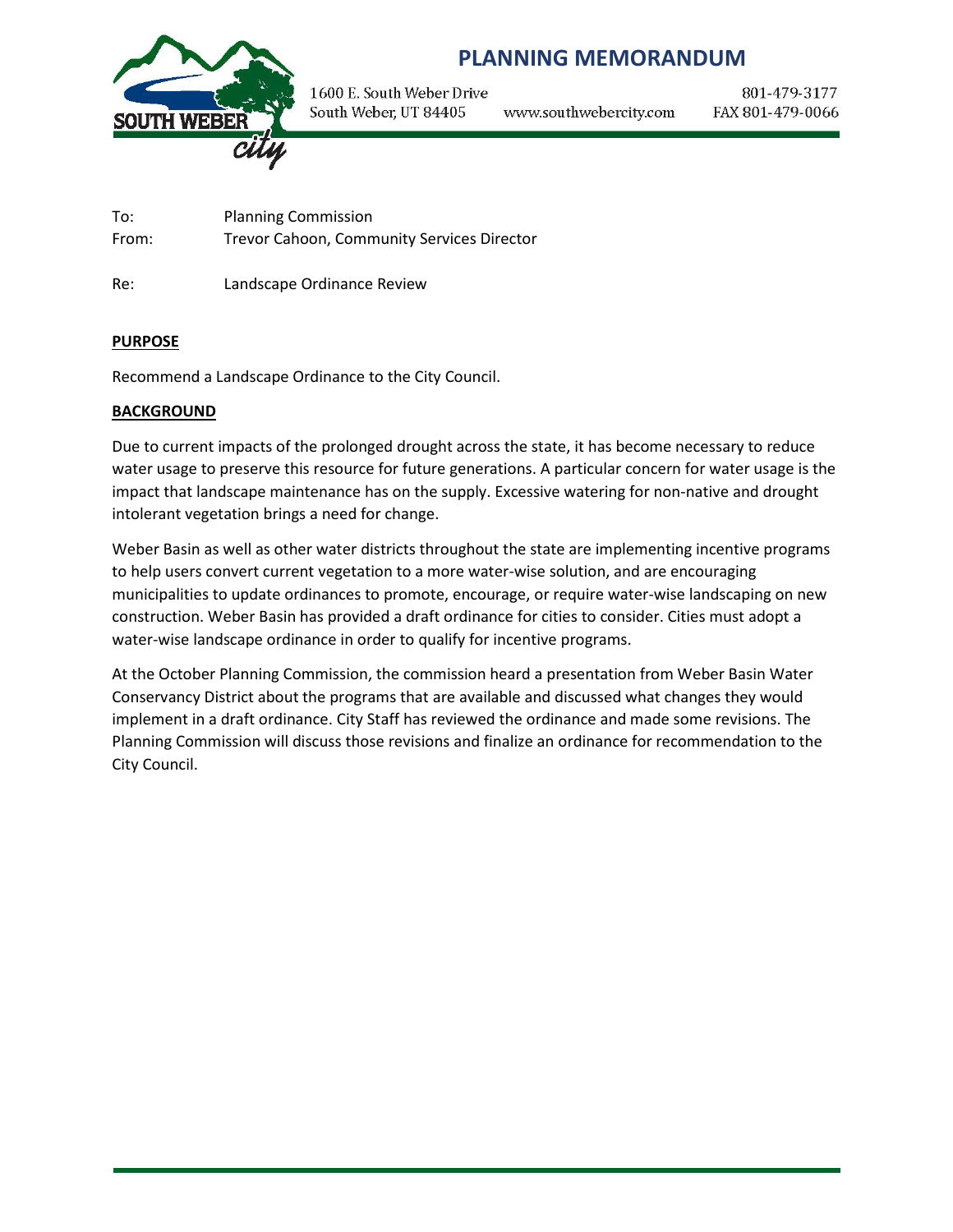# **WATER EFFICIENT LANDSCAPE ORDINANCE**

#### **Formatted:** Font: (Default) +Body (Calibri), 10 pt

#### **ORDINANCE NUMBER <CITY ORDINANCE NUMBER>**

Section 1. Preamble

- A. Whereas, water is an increasingly scarce resource, of limited supply, and are subject to ever increasing demands;
- B. Whereas, it is the policy of <CITY NAME> to promote the conservation and efficient use of water and to prevent waste of this valuable resource;
- C. Whereas, <CITY NAME> recognizes that landscapes provide areas for active and passive recreation;
- D. Whereas; landscape design, installation, maintenance and management can and should be water efficient;
- E. Whereas, <CITY NAME> desires to promote the design, installation and maintenance of landscapes that are both attractive and water efficient;
- F. Whereas, <CITY NAME> can accomplish these goals by adopting this ordinance; and,
- G. Whereas, <CITY NAME> has the authority to adopt this ordinance pursuant to Utah Code Annotated (2010) § 10-3-702, and hereby exercises its legislative powers in doing so.

### Section 2. Ordaining Clause

Be it ordained by the <CITY NAME>, that the Water Efficient Landscape Ordinance, Number <CITY ORDINANCE NUMBER>.

Section 3. Title, Water Efficient Landscape Requirements

A. An ordinance amending the Zoning Code of the City of <CITY NAME> so as to add a

Water Efficient Landscape Ordinance of minimum landscape requirements. This ordinance shall be referred to as "<CITY NAME> City Water Efficient Landscape Ordinance".

Section 4. Purpose

The City Council has found that it is in the public interest to conserve the public's water resources and to promote water efficient landscaping. The purpose of this ordinance is to protect and enhance the community's environmental, economic, recreational, and aesthetic resources by promoting efficient use of water in the community's landscapes, reduce water waste and establish a structure for designing, installing and maintaining water efficient landscapes throughout the City.

### Section 5. Definitions

The following definitions shall apply to this ordinance:

Applied Water: The portion of water supplied by the irrigation system to the landscape.

Bubbler: An irrigation head that delivers water to the root zone by "flooding" the planted area, usually measured in gallons per minute. Bubblers exhibit a trickle, umbrella or short stream pattern.

Check Valve: A device used in sprinkler heads or pipe to prevent water from draining out of the pipe through gravity flow. Used to prevent pollution or contamination or the water supply due to the reverse flow of water from the secondary irrigation system.

Drip Emitter: Drip irrigation fittings that deliver water slowly at the root zone of the plant, usually measured in gallons per hour.

Effective Precipitation: The portion of total precipitation which becomes available for plant

1

Model Landscape Ordinance Draft: October 10, 2018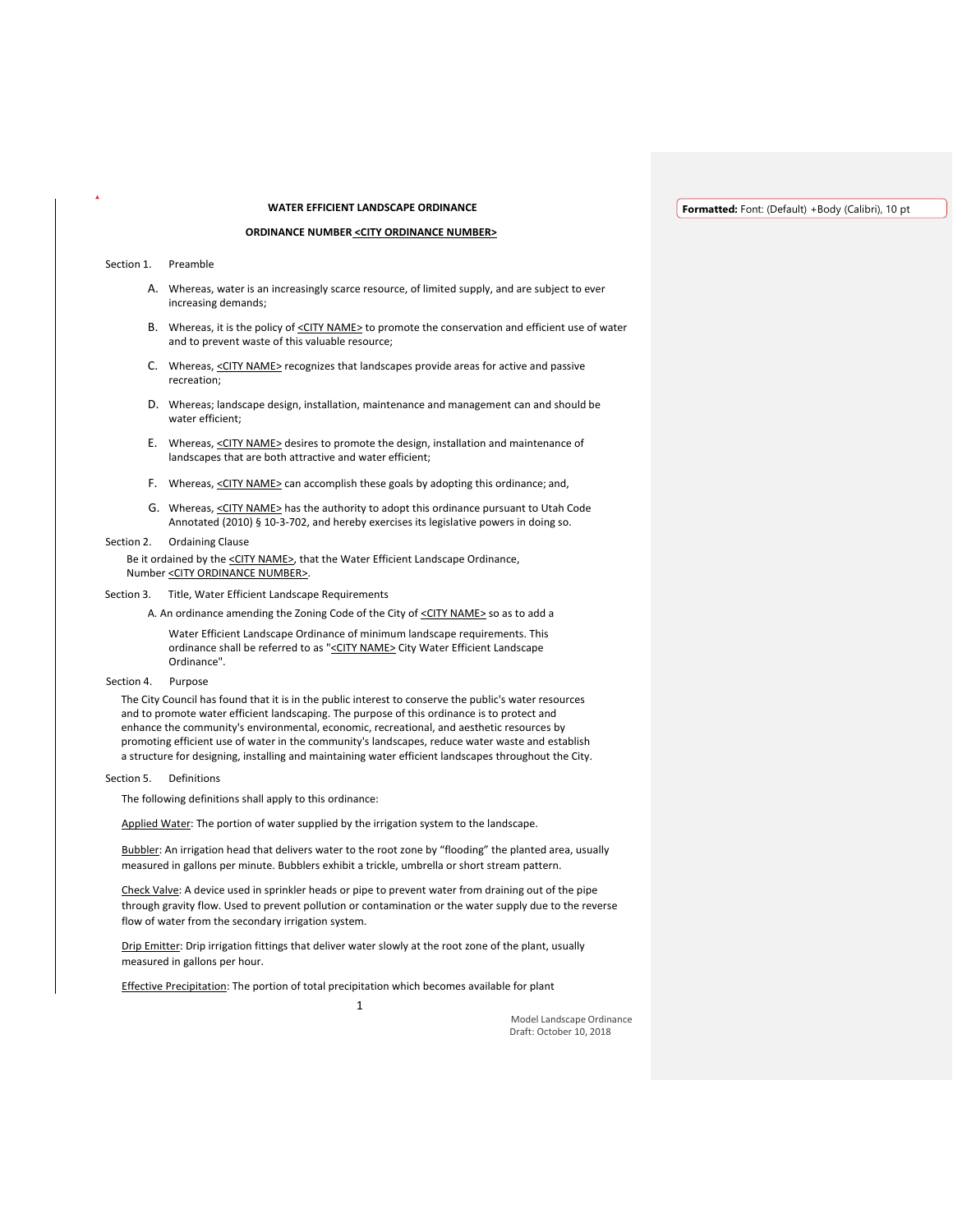growth.

Established Landscape: The point at which plants in the landscape have developed significant root growth into the soil.

Establishment Period: the first year after installing the plant in the landscape.

Evapotranspiration (ET): The quantity of water evaporated from adjacent soil and other surfaces and transpired by plants during a specified time, expressed in inches per day, month or year.

Grading Plan: The Grading Plan shows all finish grades, spot elevations as necessary and existing and new contours with the developed landscape area.

Ground Cover: Material planted in such a way as to form a continuous cover over the ground that can be maintained at a height not more than twelve (12) inches.

Hardscape: Patios, decks and paths. Does not include driveways and sidewalks.

Irrigation System Audit: an in-depth evaluation of the performance of an irrigation system that includes, but is not limited to, inspection, system tune-up, system test with distribution uniformity or emission uniformity, reporting overspray or runoff that causes overland flow, and preparation of an irrigation schedule.

Irrigation Landscaped Area: All portions of a development site to be improved with plantings and irrigation. Natural open space areas shall not be included in the irrigated landscape area.

Irrigation Efficiency: the measurement of the amount of water beneficially applied, divided by the total amount of water applied. Irrigation efficiency is derived from measurements and estimates of irrigation system hardware characteristics and management practices.

Irrigation Plan: The irrigation plan shows the components of the irrigation system with water meter size, backflow prevention (when outdoor irrigation is supplied with culinary water), precipitation rates, flow rate and operating pressure for each irrigation circuit, and identification of all irrigation equipment.

Landscape Architect: A person who holds a certificate to practice landscape architecture in the state of Utah. Only a Landscape Architect can legally create commercial landscape plans.

Landscape Designer: A person who may or may not hold professional certificates for landscape design/architecture and cannot legally create commercial landscape plans. Landscape Designers generally focus on residential design and horticultural needs of home landscapes.

Landscape Education Package: A package that is intended to inform and educate water users in the City about water efficient landscapes. This package should include a listing of water conserving plants, certified landscape designers, landscape architects, certified irrigation designers, and certified irrigation contractors. Information regarding the City's water rates, billing format for water use and commitment to water conservation may also be included.

Landscape Plan Documentation Package: The preparation of a graphic and written criteria, specifications, and detailed plans to arrange and modify the effects of natural features such as plantings, ground and water forms, circulation, walks and other features to comply with the provisions of this ordinance. The Landscape Plan Documentation Package shall include a project data sheet, a Planting Plan, an Irrigation Plan, and a Grading Plan.

Landscape Zone: A portion of the landscaped area having plants with similar water needs, areas with similar microclimate (i.e., slope, exposure, wind, etc.) and soil conditions, and areas that will be similarly irrigated. A landscape zone can be served by one irrigation valve, or a set of valves with the same

> Model Landscape Ordinance Draft: October 10, 2018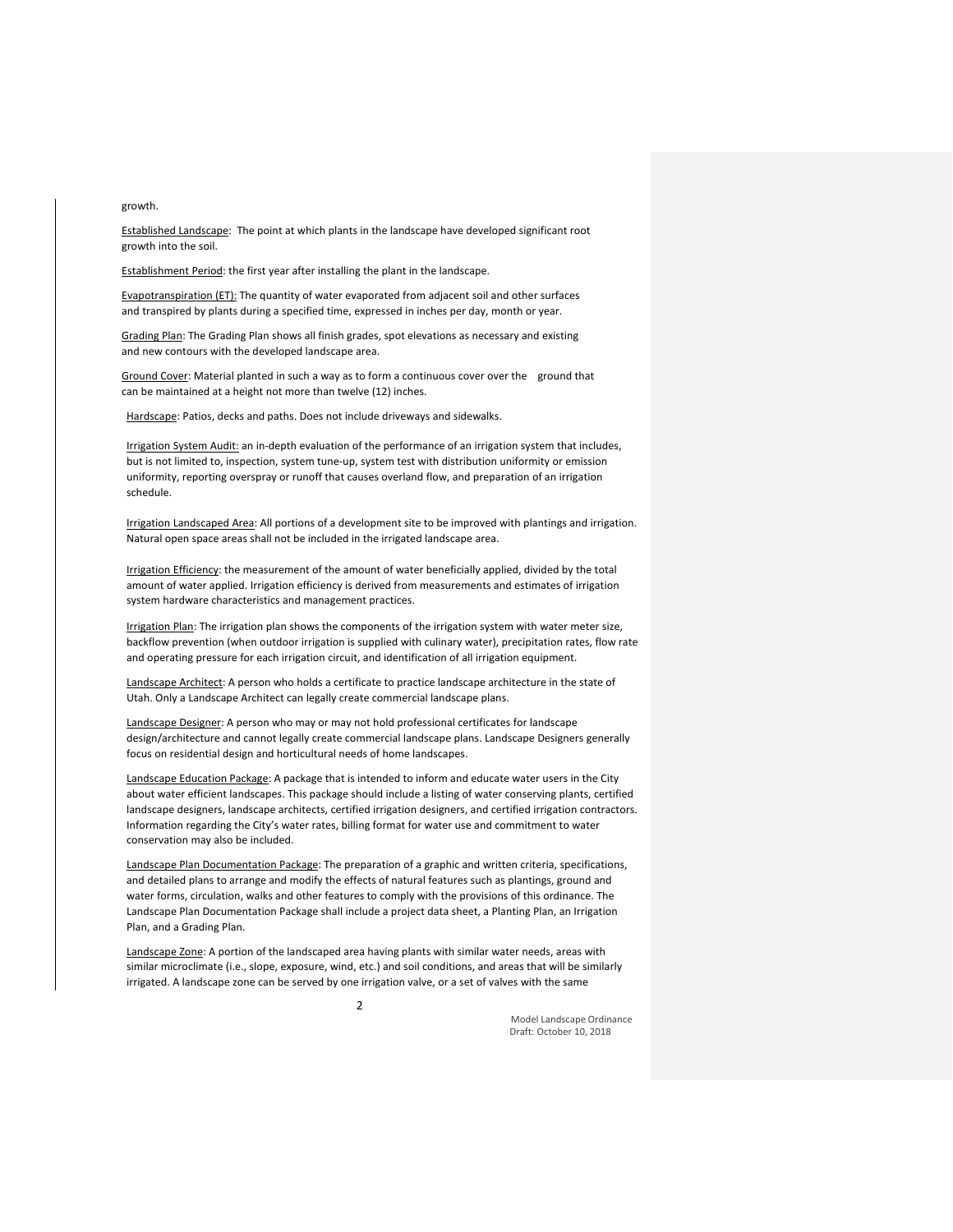# schedule.

Landscaping: Any combination of living plants, such as trees, shrubs, vines, ground covers, flowers, or grass; natural features such as rock, stone, or bark chips; and structural features, including but not limited to, fountains, reflecting pools, outdoor art work, screen walls, fences or benches.

Localscapes®: A locally adaptable and environmentally sustainable urban landscape style that requires less irrigation than traditional Utah landscapes (se[e www.Localscapes.com\)](http://www.localscapes.com/).

Maximum Applied Water Allowance (MAWA): the upper limit of annual applied water for the established landscaped area as specified in Section 8. It is based upon the area's reference evapotranspiration, a plant adjustment factor, and the size of the landscape area. The Estimated Total Water Use shall not exceed the MAWA.

Microclimate: The climate of a very small restricted area that is different from the surrounding area. These areas include shade areas, sun areas, and areas protected by surrounding structures.

Mulch: Any material such as rock, bark, wood chips or other materials left loose and applied to the soil.

Park Strip: A typically narrow landscaped area located between the back-of-curb and sidewalk.

Plant Adjustment Factor: A reference evapotranspiration factor, also referred to as a crop coefficient which is a value to indicate water needs of various plant types for optimum growth or yield. It is a factor to provide acceptable appearance and function of the plant.

Planting Plan: A Planting Plan shall clearly and accurately identify and locate new and existing trees, shrubs, ground covers, turf areas, driveways, sidewalks, hardscape features, andfences.

Pop-up Spray Head: A sprinkler head that sprays water through a nozzle in a fixed pattern with no rotation.

Precipitation Rate: The depth of water applied to a given area, usually measured in inches per hour.

**Formatted:** Font: (Default) +Body (Calibri), 10 pt **Formatted:** Font: (Default) +Body (Calibri), 10 pt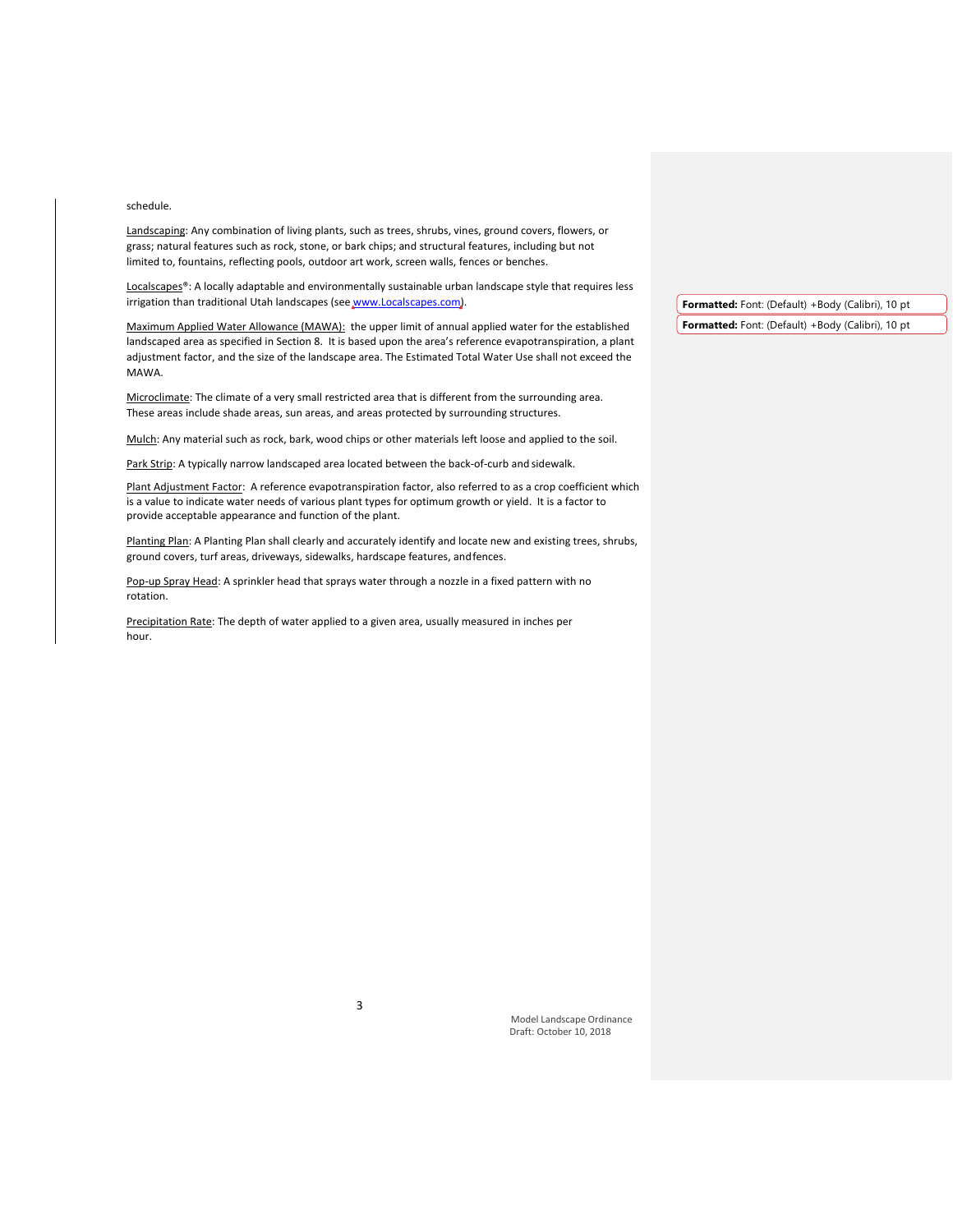Pressure Compensating: A drip irrigation system that compensates for fluctuating water pressure by only allowing a fixed volume of water through drip emitters.

Rehabilitated Landscaping: Altering, repairing, or adding to a landscape to make possible a compatible use, increase curb appeal, decrease maintenance, etc.

Rotor Spray Head: A sprinkler head that distributes water through a nozzle by the rotation of a gear or mechanical rotor.

Runoff: Irrigation water that is not absorbed by the soil or landscape area to which it is applied, and which flows onto other areas.

Smart Automatic Irrigation Controller: An automatic timing device used to remotely control valves in the operation of an irrigation system using the internet to connect to a real time weather source or soil moisture sensor. Smart Automatic Irrigation Controllers schedule irrigation events using either evapotranspiration or soil moisture data to control when and how long sprinklers or drip systems operate and will vary based on time of year and weather/soil moisture conditions.

Special Landscape Area: (SLA) means an area of the landscape dedicated solely to edible plants, areas irrigated with recycled water, water features using recycled water and areas dedicated to active play such as parks, sports fields, golf courses, and where turf provides a playing surface.

Spray Sprinkler: An irrigation head that sprays water through a nozzle.

Stream Sprinkler: An irrigation head that projects water through a gear rotor in single or multiple streams.

Turf: A surface layer of earth containing grass species with full root structures that are maintained as mowed grass.

Waste of Water: shall include, but not necessarily limited to:

- 1. The use of water for any purpose, including outdoor irrigation, that consumes, or for which is applied substantial excess water beyond the reasonable amount required by the use, whether such excess water is lost due to evaporation, percolation, discharges into the sewer system, or is allowed to run into the gutter or street.
- 2. Washing sidewalks, driveways, parking areas, tennis courts, patios, or other paved areas except to alleviate immediate health or safety hazards.

Water-Conserving Plant: A plant that can generally survive with available rainfall once established although supplemental irrigation may be needed or desirable during spring and summer months.

Section 6. Applicability of Water Efficient Landscape Ordinance

The provisions of this ordinance shall apply to all new and rehabilitated landscaping for public agency projects, private commercial and industrial development projects, developer-installed landscaping in multi-family and single-family residential projects, and homeowner provided landscape improvementswithin the front, side, and rear vards of single and two-family dwellings.

Section 7. Landscape Design Standards

- A. Plant Selection.
	- 1. Plants shall be well-suited to the microclimate and soil conditions at the project site. Both native and locally-adapted plants are acceptable. Plants with similar water needs shall be grouped together as much as possible.

4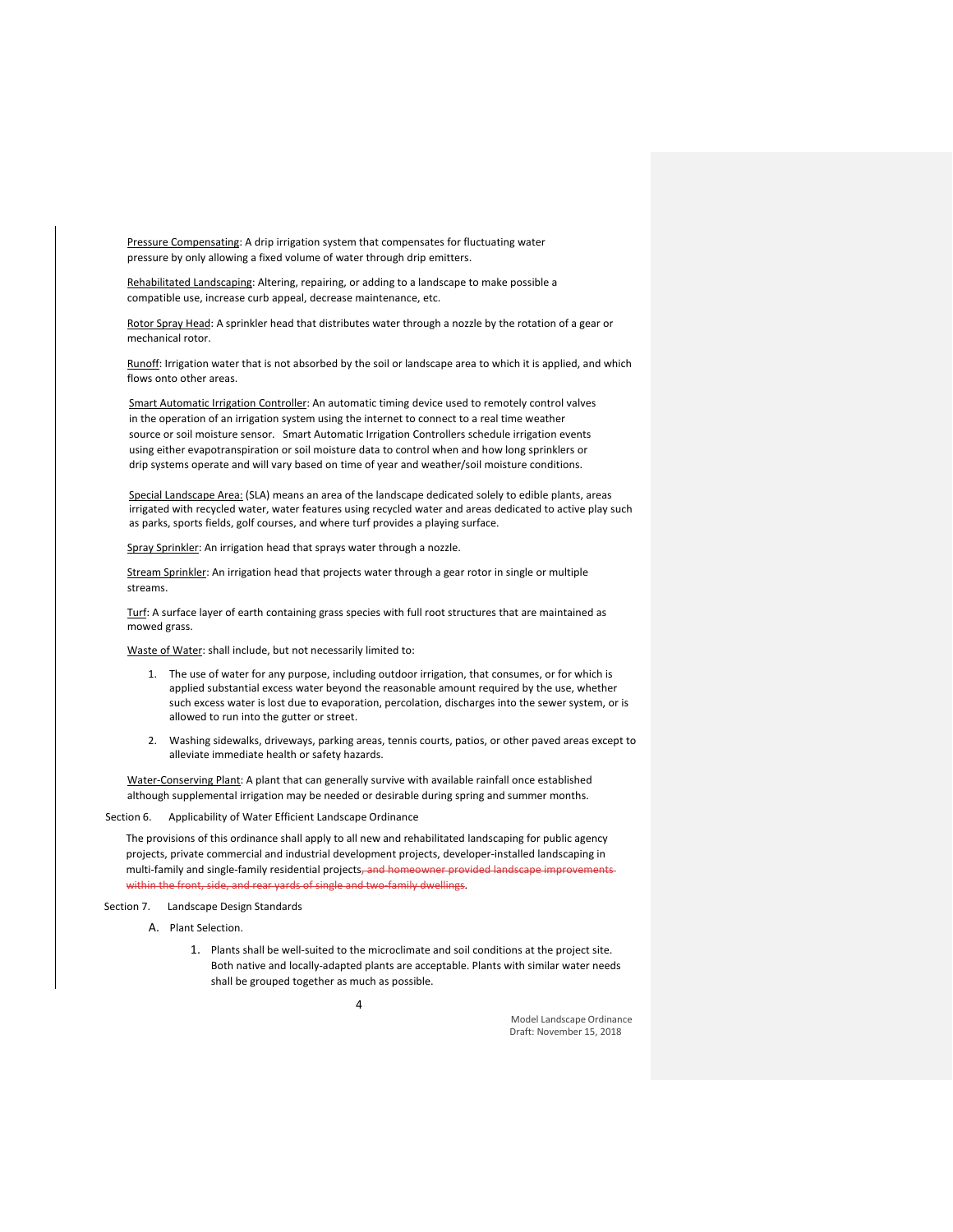- 2. Areas with slopes greater than 25% shall be landscaped with deep-rooting, waterconserving plants for erosion control and soil stabilization.
- 3. Park strips and other landscaped areas less than eight (8) feet wide shall be landscaped with water-conserving plants, that do not a mass planting of any type of plant material requiring uniform overhead spray irrigation.

Note: Please see Exhibit A for a list of recommended plants for various landscape situations and conditions (not a comprehensive list).

B. Mulch. After completion of all planting, all irrigated non-turf areas shall be covered with a minimum three (3) inch layer of mulch to retain water, inhibit weed growth, and moderate soil temperature. Non-porous material shall not be placed under the mulch.

C. Soil Preparation. Soil preparation will be suitable to provide healthy growing conditions for the plants and to encourage water infiltration and penetration. Soil preparation shall include scarifying the soil to a minimum depth of six (6) inches and amending the soil with organic material as per specific recommendations of the Landscape Designer/Landscape Architect based on the soil conditions.

- D. Tree Selection. Tree species shall be selected based on growth characteristics and site conditions, including available space, overhead clearance, soil conditions, exposure, and desired color and appearance. Trees shall be selected as follows:
	- 1. Broad canopy trees shall be selected where shade or screening of tall objects is desired;
	- 2. Low-growing trees shall be selected for spaces under utility wires;
	- 3. Select trees from which lower branches can be trimmed to maintain a healthy growth habit where vision clearance and natural surveillance is a concern;
	- 4. Narrow or columnar trees shall be selected where awnings or other building features limit growth, or where greater visibility is desired between buildings and the street for natural surveillance;
	- 5. Street trees shall be planted within existing and proposed park strips, and in sidewalk tree wells on streets without park strips. Tree placement shall provide canopy cover (shade) and avoid conflicts with existing trees, retaining walls, utilities, lighting, and other obstacles; and
	- 6. Trees less than a two-inch caliper shall be double-staked until the trees mature to a two-inch caliper.
- Section 8. Irrigation Design Standards
	- A. Smart Automatic Irrigation Controller. Landscaped areas shall be provided with a WaterSense labeled smart irrigation controller which automatically adjusts the frequency and/or duration of irrigation events in response to changing weather conditions. All controllers shall be equipped with automatic rain delay or rain shut-off capabilities and shall be setup to operate in "smart" mode.
	- 5 B. Each valve shall irrigate a landscape with similar site, slope and soil conditions and plant

Model Landscape Ordinance Draft: November 15, 2018

**Commented [TC1]:** We will have to get Exhibit A from the Water District.

**Formatted:** Font: (Default) +Body (Calibri), 10 pt

**Formatted:** Font: (Default) +Body (Calibri), 10 pt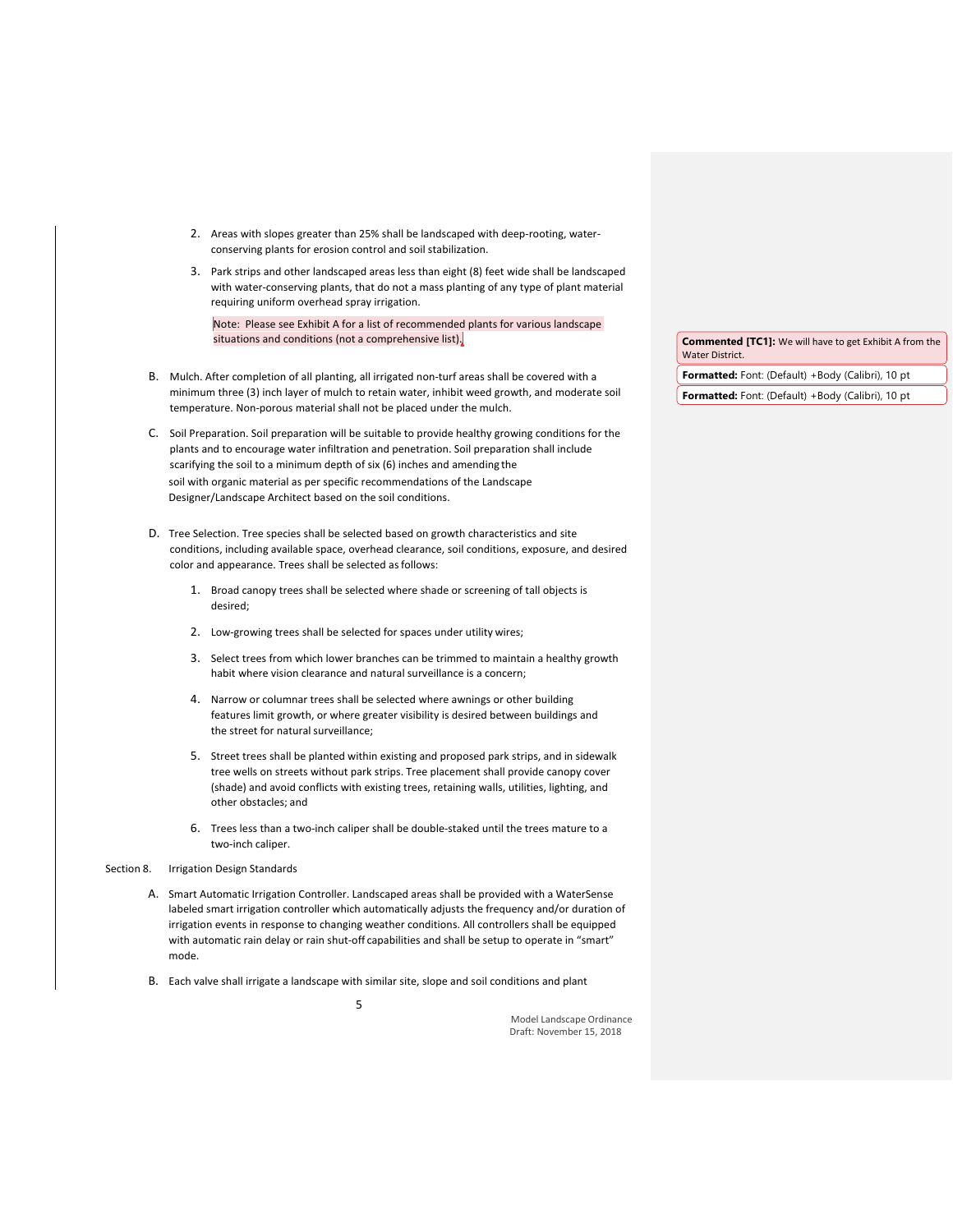materials with similar watering needs. Turf and non-turf areas shall be irrigated on separate valves. Drip emitters and sprinklers shall be placed on separatevalves.

- C. Drip emitters or a bubbler shall be provided for each tree. Bubblers shall not exceed 1.5 gallons per minute per device. Bubblers for trees shall be placed on a separate valve unless specifically exempted by the City due to the limited number of trees on the project site.
- D. Drip irrigation or bubblers shall be used to irrigate plants in non-turf areas. Pop-up spray heads shall be at a minimum of four (4) inches in height to avoid blockage from lawn foliage.
- E. Sprinklers shall have matched precipitation rates with each control valve circuit.
- F. Sprinkler heads shall be attached to rigid lateral lines with flexible material (swing joints) to reduce potential for breakage.
- G. Check valves shall be required where elevation differences cause low-head drainage. Pressure compensating valves and sprinklers shall be required where a significant variation in water pressure occurs within the irrigation system due to elevation differences.
- H. Filters shall be required on all secondary water service connections. Filters shall have as a minimum a 30 mesh screen and shall be cleaned and maintained by the property owner on a regular basis.
- I. Drip irrigation lines require additional filtration at or after the zone valve at a minimum of 200 mesh and end flush valves are required as necessary for drip irrigation lines.
- J. Valves with spray or stream sprinklers shall be scheduled to operate in accordance with local water supplier restrictions to reduce water loss from wind, evaporation or other environmental conditions not suitable for irrigation.
- K. Program valves for multiple repeat cycles where necessary to reduce runoff, particularly on slopes and soils with slow infiltration rates.
- L. Meter Installation: Meters shall be specified by the <CITY NAME> for the particular installation and shall report instantaneous flow in gallons per minute (gpm) and totalized flow in gallons via encoded register output. <DEFINE INSTALLATION REQUIREMENTS INCLUDING METER MANUFACTURER AND ENCLOSURE DEPTHS ETC>
- M. AMR Transmitters: Each meter shall be fitted with an AMR transmitter with integral connector. <DEFINE AMR TRANSMITTER AND INSTALLATION REQUIREMENTS>

Each new development or rehabilitated landscape that uses primary potable water for landscape irrigation must provide a water budget calculation to demonstrate a Maximum Applied Water Allowance (MAWA) for the new landscape or development. For parcels using secondary water, the MAWA is determined by the secondary water provider based on parcel size and is referred to as an allocation.

The Maximum Applied Water Allowance shall be calculated using the following equation: MAWA = (ETo) (0.62)(1.15)[(0.8 x LA) + (0.3 x SLA)]

MAWA = Maximum Applied Water Allowance (gallons per year)

ETo = Reference Evapotranspiration (inches per year) as calculated from weather data at the closest

available weather station.

0.62 = Conversion Factor (to gallons)

1.15= Delivery Inefficiency Factor (sprinkler system uniformity etc.)

6

Model Landscape Ordinance Draft: November 15, 2018

**Commented [TC2]:** We will need to get this information from Brandon Jones or Mark Larsen.

**Formatted:** Font: (Default) +Body (Calibri), 10 pt

**Formatted:** Font: (Default) +Body (Calibri), 10 pt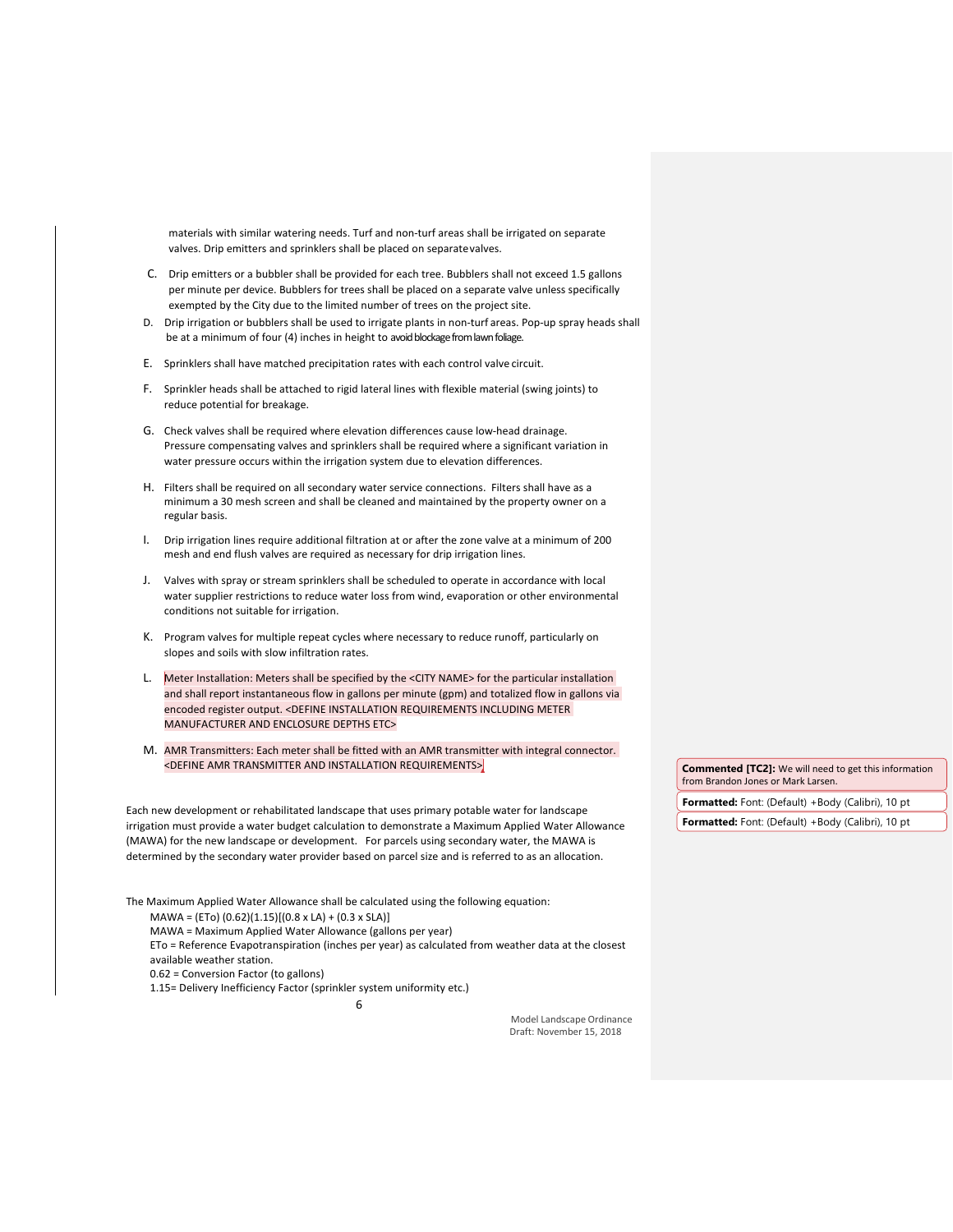0.8 = ET Adjustment Factor (ETAF), plant factor or crop coefficient (.8 standard for cool season turf)

LA = Landscape Area including SLA (square feet)

0.3 = Additional Water Allowance for SLA SLA = Special Landscape Area (square feet)

ETo values can be obtained directly from the USU Climate Center where a data base of weather data from local stations is collected, analyzed, and stored. If you cannot find the ET data you need, please contact the City.

Additional details and examples of calculations are found in Appendix A

Section 9. Landscapes in New Single-family Residential Developments

- A. Homebuilders and/or developers subdividing lots and/or constructing new single-family residential homes shall provide water-efficient landscaping to prospective home buyers, such as the Localscapes design style when the landscape is installed by the homebuilder/developer. The water-efficient landscaping option shall meet the Landscape Design Standards and Irrigation Design Standards of this ordinance, and any central open shape area consisting of plant material in mass requiring overhead spray irrigation shall not exceed 35% of the total landscaped area.
- B. Homebuilders and/or developers who construct model homes for a designated subdivision shall install water-efficient landscaping, such as the Localscapes design style. The water-efficient landscaping option shall meet the Landscape Design Standards and Irrigation Design Standards of this ordinance, and any central open shape area consisting of plant material in mass requiring overhead spray irrigation shall not exceed 35% of the total landscapedarea.
- C. New Construction homes shall have landscaping and irrigation plans approved by the City Planning Department prior to issuance of building permits, for which no variance may be granted, and which meet the aforementioned requirements.
- D. Model homes shall include an informational brochure on water-efficient landscaping or Localscapes. Localscapes brochures can be obtained from the City Planning Department.
- E. When buyers or owners are installing their own landscaping on new home construction, a time frame for landscaping to be completed shall be 18 months from the time of occupancy to complete the front yard and no more than three years to complete the total landscape.

Section 10. Prohibition on Restrictive Covenants Requiring Uniform Plant Material Irrigated with Spray Irrigation

- A. Any Homeowners Association governing documents, such as bylaws, operating rules, covenants, conditions, and restrictions that govern the operation of a common interest development, are void and unenforceable if they:
	- 1. Require the use of any uniform plant material requiring overhead spray irrigation in landscape areas less than 8 feet wide or require any uniform plant material requiring overhead spray irrigation in other areasthat exceed 40% ofthe landscaped area; or
	- 2. Prohibit, or include conditions that have the effect of prohibiting, the use of waterconserving plants as a group; or

**Commented [TC3]:** This section we tried to craft it so that if a developer is putting in the landscaping we would require waterwise landscaping. If a home owner is putting in the landscaping we would not have the same requirements, however, we would still encourage it.

**Formatted:** Font: (Default) +Body (Calibri), 10 pt

**Formatted:** Font: (Default) +Body (Calibri), 10 pt

**Formatted:** Font: (Default) +Body (Calibri), 10 pt, Font color: Text 1

**Formatted:** Font: (Default) +Body (Calibri), 10 pt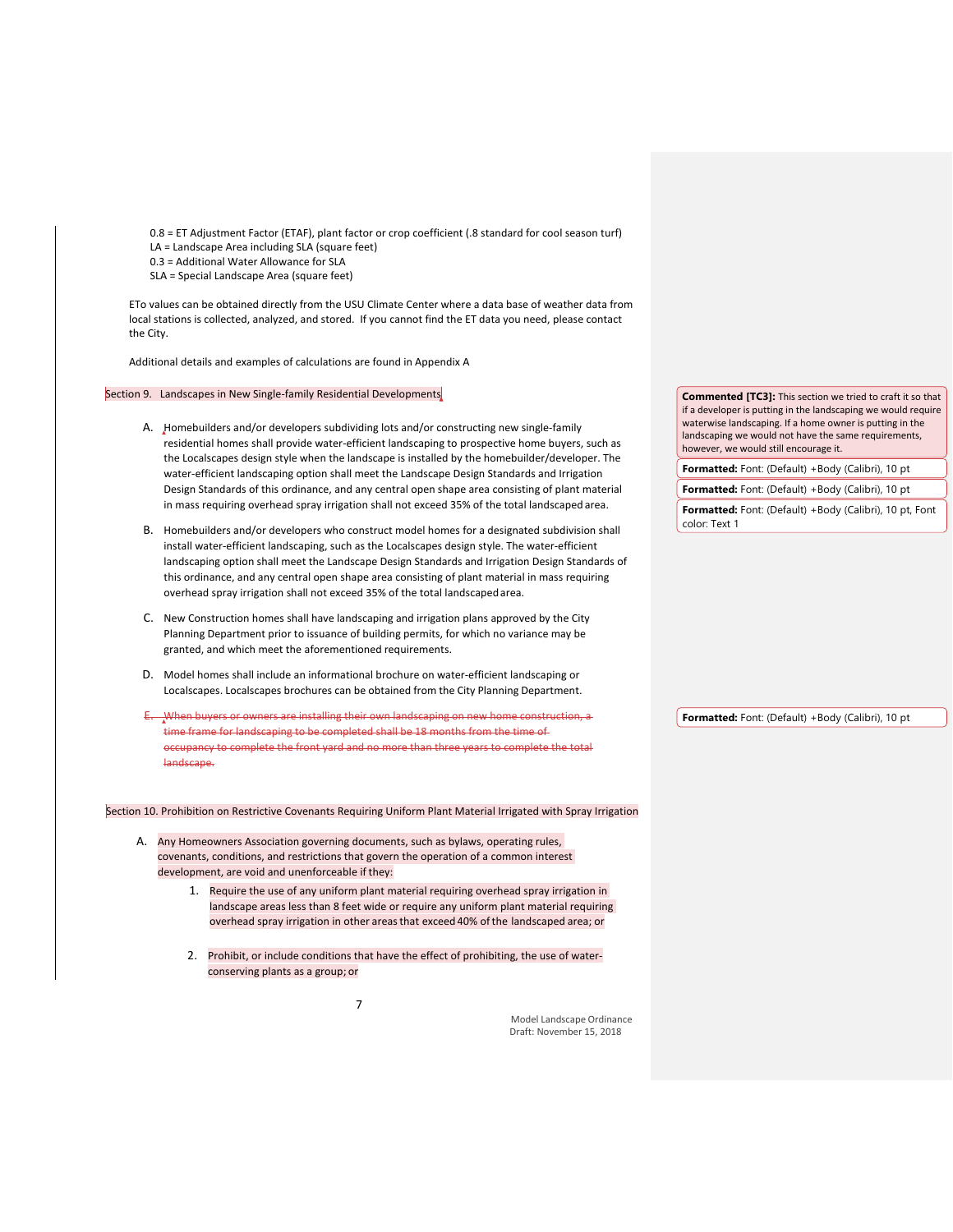3. Have the effect of prohibiting or restricting compliance with this ordinance or other water conservation measures<sup>\*</sup>

Section 11. Landscapes in Commercial, Industrial, and Institutional Developments

A. Commercial, industrial and institutional landscapes shall meet the Landscape Design Standards and Irrigation Design Standards of this ordinance, and the turf area shall not exceed 15% of the total landscaped area, outside of active recreation areas.

Section 12. Documentation for Commercial, Industrial, and Institutional Projects

Landscape Plan Documentation Package. A copy of a Landscape Plan Documentation Package shall be submitted to and approved by the City prior to the issue of any permit. A copy of the approved Landscape Plan Documentation Package shall be provided to the property owner or site manager and to the local retail water purveyor. The Landscape Plan Documentation Package shall be prepared by a registered landscape architect and shall consist of the following items:

- A. Project Data Sheet. The Project Data Sheet shall contain the following:
	- 1. Project name and address;
	- 2. Applicant or applicant agent's name, address, phone number, and email address;
	- 3. Landscape architect's name, address, phone number, and email address; and
	- 4. Landscape contractor's name, address, phone number and email address, if available at this time.
- B. Planting Plan. A detailed planting plan shall be drawn at a scale that clearly identifies the following:
	- 1. Location of all plant materials, a legend with botanical and common names, and size of plant materials;
	- 2. Property lines and street names;
	- 3. Existing and proposed buildings, walls, fences, utilities, paved areas and other site improvements;
	- 4. Existing trees and plant materials to be removed or retained;
	- 5. Scale: graphic and written;
	- 6. Date of Design;
	- 7. Designation of a landscape zone, and
	- 8. Details and specifications for tree staking, soil preparation, and other planting work.
- C. Irrigation Plan. A detailed irrigation plan shall be drawn at the same scale as the planting plan and shall contain the following information:

8

- 1. Layout of the irrigation system and a legend summarizing the type and size of all components of the system, including manufacturer name and modelnumbers;
- 2. Static water pressure in pounds per square inch (psi) at the point of connection to the

Model Landscape Ordinance Draft: November 15, 2018

**Commented [TC4]:** How do we feel about this condition? **Formatted:** Font: (Default) +Body (Calibri), 10 pt

**Formatted:** Font: (Default) +Body (Calibri), 10 pt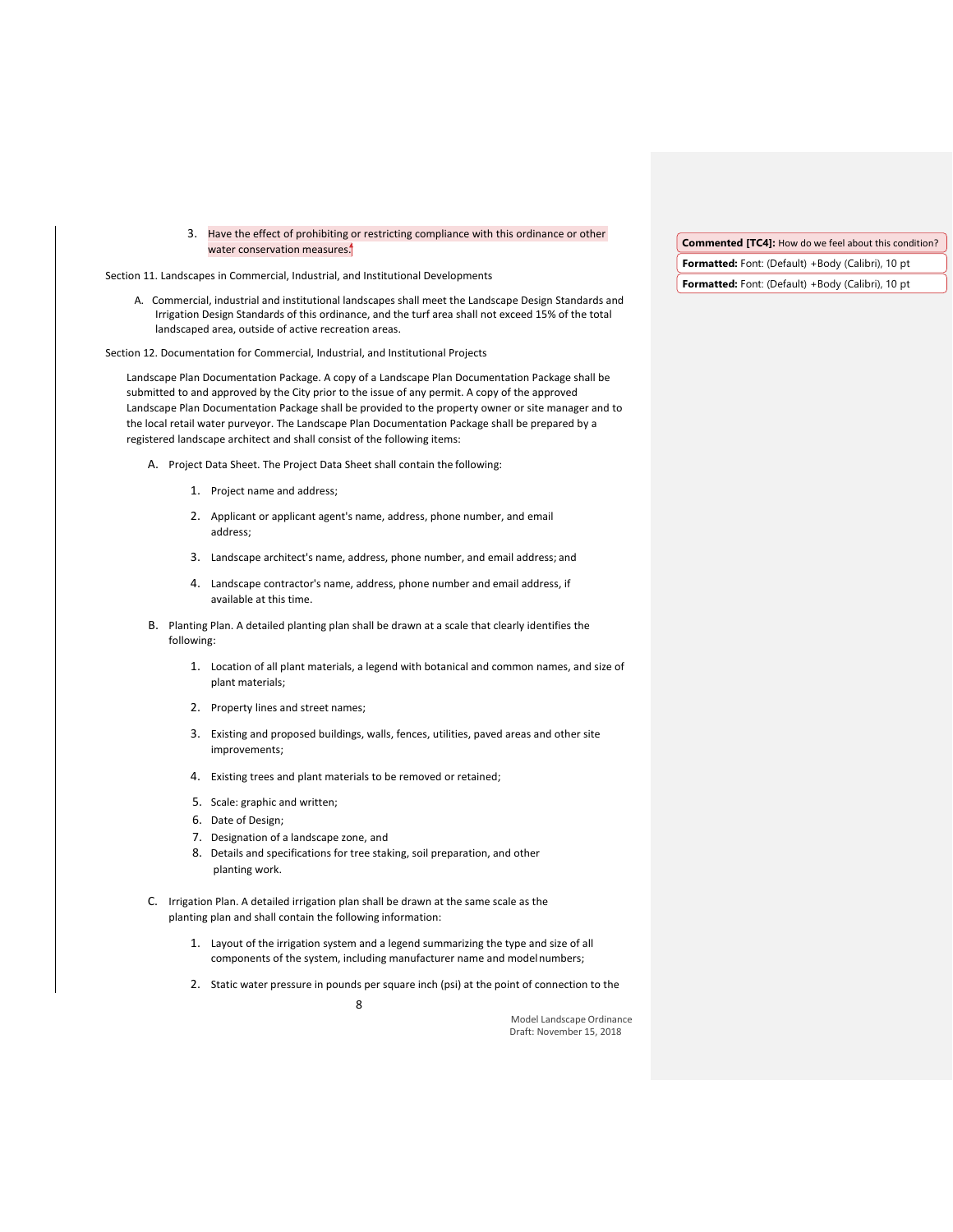# public water supply;

- 3. Flow rate in gallons per minute and design operating pressure in psi for each valve and precipitation rate in inches per hour for each valve with sprinklers, and
- 4. Installation details for irrigation components.
- D. Grading Plan. A Grading Plan shall be drawn at the same scale as the Planting Plan and shall contain the following information:
	- 1. Property lines and street names, existing and proposed buildings, walls, fences, utilities, paved areas and other site improvements, and
	- 2. Existing and finished contour lines and spot elevations as necessary for the proposed site improvements.

Section 13. Plan Review, Construction Inspection, and Post-Construction Monitoring for Commercial,

Industrial, and Institutional Projects

- A. As part of the Building Permit approval process, a copy of the Landscape Plan Documentation Package shall be submitted to the City for review and approval before construction begins.
- B. All installers and designers shall meet state and local license, insurance, and bonding requirements, and be able to show proof of such.
- C. During construction, site inspection of the landscaping may be performed by the City Building Inspection Department.
- D. Following construction and prior to issuing the approval for occupancy, an inspection shall be scheduled with the Building Inspection Department to verify compliance with the approved landscape plans. The Certificate of Substantial Completion shall be completed by the property owner, contractor or landscape architect and submitted to the City.
- E. The City reserves the right to perform site inspections at any time before, during orafter the irrigation system and landscape installation, and to require corrective measures if requirements of this ordinance are not satisfied.

### Section 14. Exceptional Design Criteria

When landscape requirements of a specific zoning district allow for a reduction in landscape acreage based upon exceptional design and materials, the Planning Commission may use the following criteria in the review:

# A. <Planning Commission to list criteria.>

# Section 1415. Prohibited Watering Practices

Regardless of the age of a development (commercial, industrial, office, or residential), water shall be properly used. Waste of water is prohibited.

9

Section **1516**. Enforcement, Penalty for Violations

The Public Works Director, Planning Services Director, Utilities Director and other employees of the Public Utilities-Works Department are authorized to enforce all provisions of this Ordinance.

> Model Landscape Ordinance Draft: November 15, 2018

**Formatted:** Indent: Left: 0", Space After: 12 pt

**Formatted:** Space After: 12 pt

| <b>Formatted:</b> Indent: Left: 0.63", Space After: 12 pt, |
|------------------------------------------------------------|
| Numbered + Level: 1 + Numbering Style: A, B, C,  +         |
| Start at: 1 + Alignment: Left + Aligned at: 0.31" +        |
| Indent at: 0.56"                                           |
| Formatted: Font: (Default) +Body (Calibri), 10 pt          |
|                                                            |
| Formatted: Font: (Default) +Body (Calibri), 10 pt          |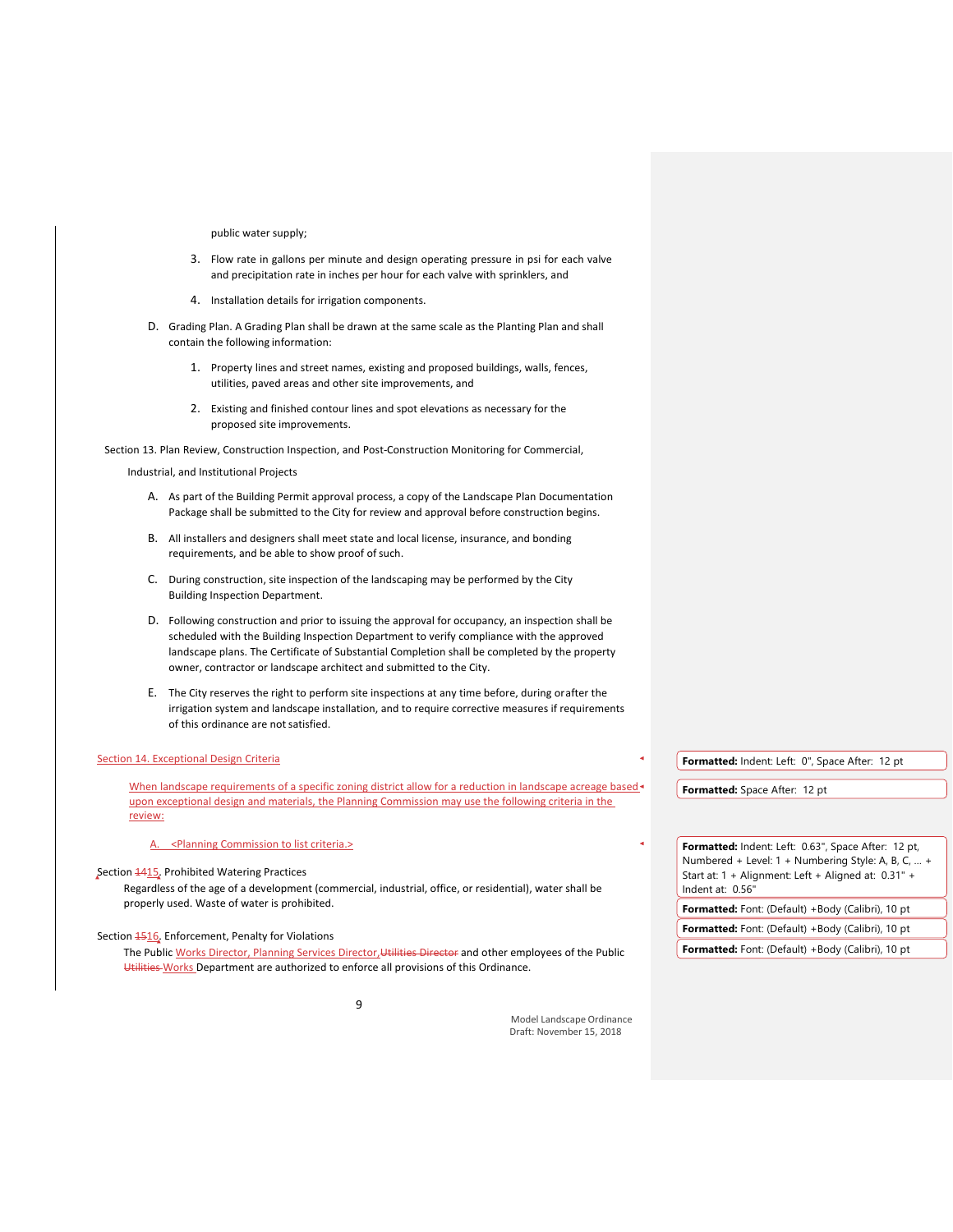#### **Formatted:** Font: (Default) +Body (Calibri), 10 pt

# **10-15-3: LANDSCAPE PLAN:**

 A. Landscape Plan: A landscape plan shall be required in high density residential, commercial, planned unit development, professional office, industrial and natural resource excavation zones as specified in the various provisions of this code. Such plans shall be drawn in conformance with the requirements specified in this chapter and shall be included with the preliminary and final plat plans, conditional use permit applications and site plan approval applications.

B. Content Of Landscape Plan: All landscape plans shall contain the following information:

 1. The location and dimensions of all existing and proposed structures, property lines, easements, parking lots and drives, roadways and rights of way, sidewalks, bicycle paths, ground signs, refuse disposal and recycling areas, fences, freestanding electrical equipment, tot lots and other recreational facilities;

 2. The location, quantity, size and name, both botanical and common names, of all proposed plants; 3. The location, size and common names of all existing plants including trees and indicating plants to be retained and removed;

 4. Existing and proposed grading of the site indicating contours at two foot (2') intervals. Proposed berming shall be indicated using one foot (1') contour intervals;

5. Elevations of all fences and retaining walls proposed for location on the site;

 6. Elevations, cross sections and other details as determined necessary by the sketch plan committee and planning commission;

 7. Irrigation system including head types and locations; pipe sizes, types and locations; control valve types, sizes and locations; main shutoff valve, drain valves and isolation valves; automatic controller type and location; 8. Summary data indicating the area of the site in the following classifications:

a. Total area and percentage of the site in landscape area,

 b. Total area and percentage of the site in domestic turf grasses. (Ord. 2001-6, 2-27-2001; amd. Ord. 07-02, 2-13-2007)

**10-15-4: SELECTION, INSTALLATION AND MAINTENANCE OF PLANT MATERIALS:**

Selection: Plants used in conformance with the provisions of this chapter shall be of good quality. Size and density of plants both at the time of planting and at maturity shall be considered by the planning commission and city council when approving the landscaping plan.

 B. Installation: All landscaping shall be installed consistent with prudent and recognized construction management practices. The installation of all plants required by this chapter may be delayed until the next optimal planting season, as determined by the zoning administrator.

C. Maintenance:

 1. Responsibility: The owner, owners, tenants, lessees or occupants of the property or development shall be responsible for the maintenance, repair and replacement of all landscaping materials and barriers.

 2. Landscaping Materials: All landscaping materials shall be maintained in good condition so as to present a healthy, neat and orderly appearance, and plants not in this condition shall be replaced when necessary and shall be kept free of refuse and debris.

3. Fences, Walls And Hedges: Fences, walls and hedges shall be maintained in good repair.

 4. Irrigation Systems: Irrigation systems shall be maintained in good operating condition to promote the conservation of water. (Ord. 2001-6, 2-27-2001; amd. Ord. 07-02, 2-13-2007)

**10-15-5: DESIGN STANDARDS AND GUIDELINES:**

Landscape plans shall be prepared based on the following design standards and guidelines. Design standards are numerically measurable design requirements that can be definitively evaluated for compliance. Design guidelines are not precisely measurable, but compliance can be determined through the evaluation process of landscape plan review. The evaluation and approval of landscape plans shall be based on compliance with both the design standards and guidelines.

A. Design Standards At Time Of Planting:

 1. Deciduous Trees: All deciduous trees shall have a minimum trunk size of two inches (2") in caliper, unless otherwise specified.

 2. Evergreen Trees: All evergreen trees shall have a minimum trunk size of five feet (5') in height, unless otherwise specified.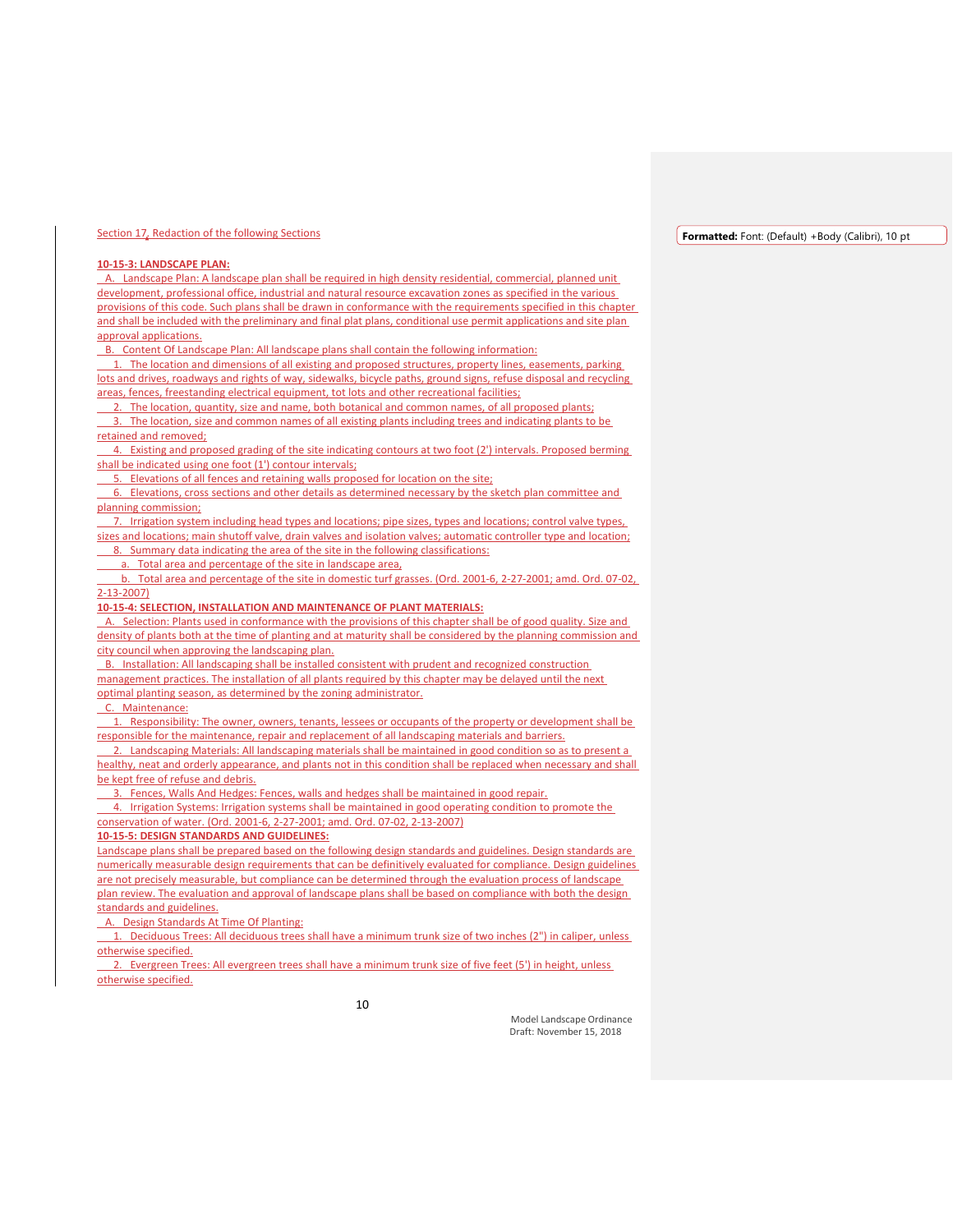3. Ornamental Trees: All ornamental trees shall have a minimum trunk size of one and one-half inches  $(1<sup>1</sup>/<sub>2</sub>)<sup>n</sup>$ ) in caliper, unless otherwise specified.

 4. Shrubs: All shrubs shall have a minimum height or spread of eighteen inches (18") depending on the plant's natural growth habit, unless otherwise specified. Plants in five (5) gallon containers will generally comply with this standard.

 5. Existing Street Trees: The removal of trees within the street right of way is prohibited without the approval of the zoning administrator.

### B. Design Guidelines:

1. Scale And Nature Of Landscaping Material: The scale and nature of landscaping materials shall be

appropriate to the size of the structures. Large scaled buildings, for example, should generally be complemented by larger scaled plants.

 2. Selection Of Plants: Plants shall be selected for form, texture, color, pattern of growth and adaptability to local conditions.

 3. Evergreens: Evergreens should be incorporated into the landscape treatment of a site, particularly in those areas where screening and buffer is required.

 4. Softening Of Walls And Fences: Plants shall be placed intermittently against long expanses of building walls, fences, and other barriers to create a softening effect.

Planting Beds: Planting beds may be mulched with bark chips, decorative stone, or similar materials. Mulch shall not be used as a substitute for plants.

 6. Detention/Retention Basins And Ponds: Detention/retention basins and ponds shall be landscaped. Such landscaping may include shade and ornamental trees, evergreens, shrubbery, hedges, turf, ground cover and/or other plant materials.

 7. Preservation Of Existing Plants: Existing plants should be incorporated into the landscape treatment of a site as required herein or as required by the site plan review process. Trees in the public right of way shall not be removed without the approval of the zoning administrator.

 8. Calculation Of Landscaped Area: Park strip landscaping shall not be used when calculating the total landscaping area.

 9. Buffer Yards: Buffer yard landscaping shall not be used when calculating the total landscaping area except as determined by the planning commission and city council. For use of exceptional design and materials, as determined by the planning commission, fifty percent (50%) of the buffer yard may be used when calculating the total landscaping area. (Ord. 2001-6, 2-27-2001; amd. Ord. 07-02, 2-13-2007)

#### **10-15-6: PARK STRIP LANDSCAPING:**

 A. Intent: The intent of these requirements is to maintain the appearance of park strips, protect the users of park strips by prohibiting the use of materials that may cause harm or injury to pedestrians or vehicles, provide for safe and convenient access across park strips to and from vehicles that may park at the curb, expand landscape design flexibility while not unreasonably inhibiting access for repair and maintenance of public utilities. B. Applicability: The requirements of this section shall apply to all nonresidential and nonagricultural "park strips", defined as the ground area within the street right of way situated between the back of curb and the sidewalk or, if there is no sidewalk, the back of curb and the right of way line.

 1. Properties With Curbs And Gutters: These standards apply to all nonresidential and nonagricultural properties in the city, including vacant lots, that have street curb and/or gutter. Owners of property on streets that do not have curb and gutter are not required to maintain formal landscaping within the public right of way. 2. Discretionary Authority: The zoning administrator may modify the standards of this section to better

achieve its intent and address site specific conditions such as, among other things, steep grades between the curb and sidewalk or the presence of canals or drainage channels.

**General Landscape Requirements:** 

1. Property Owner Responsibility: All park strips shall be landscaped by the abutting property owner, in conformance with the provisions of this section. For permits involving new construction of a principal building, the contractor shall be responsible for landscaping the park strips as part of the building permit. In general, this landscaping will involve improving the ground surface of the park strip with plant material, or hard surface treatments where permitted. Park strip trees shall also be provided as required herein.

Maintenance: All park strip landscaping shall be maintained in a safe and well kept condition by the abutting property owner. Trash, other debris, and noxious weeds shall not be allowed to collect or grow in these areas.

11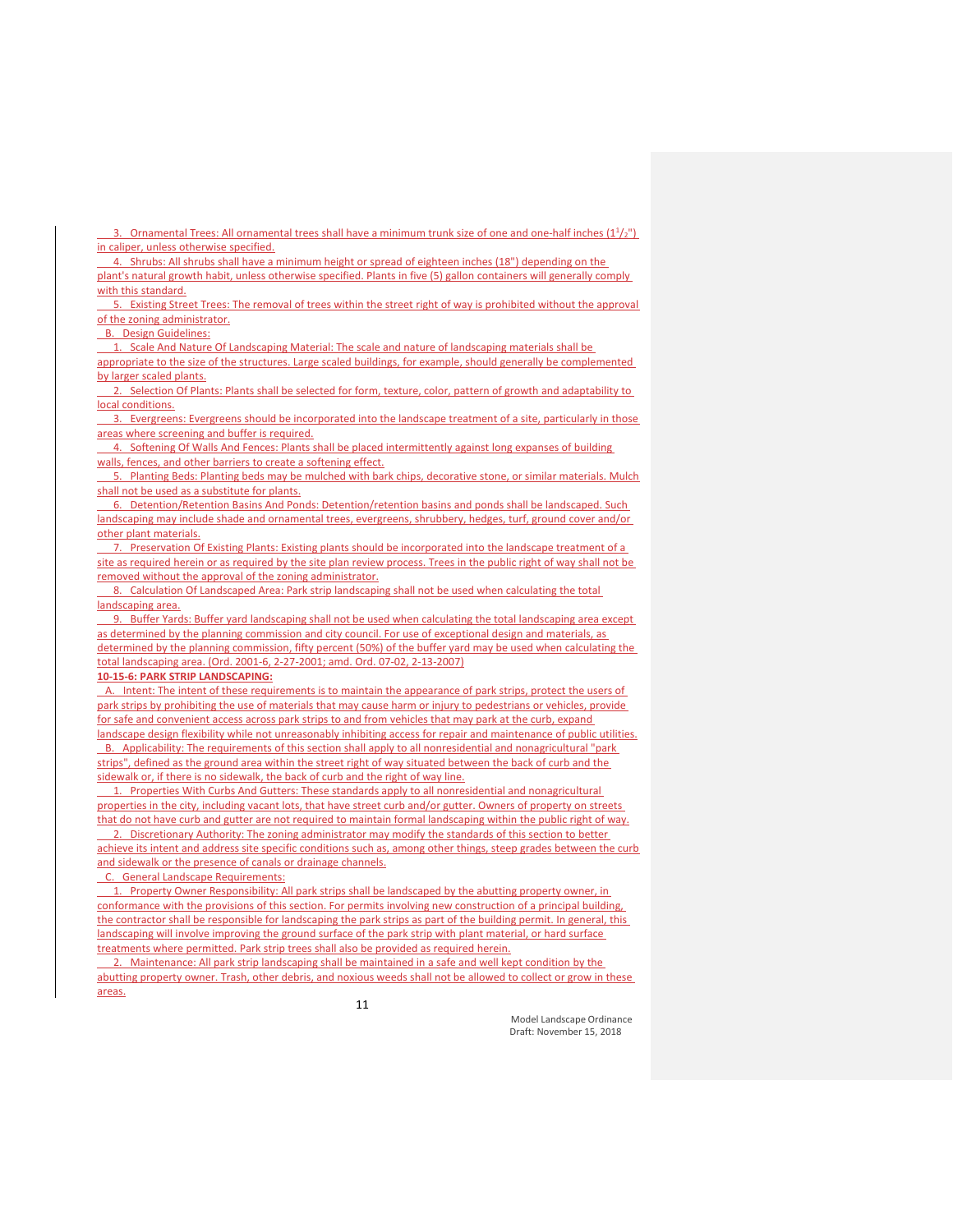D. Park Strip Trees: 1. Spacing And Size: Park strip trees, when required, shall be provided at the equivalent of at least one tree for each thirty feet (30') of street frontage and may be clustered or spaced linearly as deemed appropriate by the zoning administrator. Tree size shall be a minimum of two inch (2") caliper (measured at a point of 6 inches above the soil line) at time of planting. 2. Tree Types: In park strips that are ten feet (10') wide or greater, canopy trees shall be planted. In park strips that are less than ten feet (10') wide, understory trees shall be planted. The Zoning Administrator shall keep a list of recommended trees. This list is not meant to be comprehensive, but to serve as a guide. 3. Tree Grates: If new trees are proposed in a park strip in which the area surrounding the tree will have an impervious surface, tree wells with gates shall be provided which have dimensions adequate to accommodate the recommended tree species. 4. Paving Materials Near Existing Street Trees: Poured concrete shall not be placed in any park strip with existing street trees. Other paving materials shall be kept a minimum of eighteen inches (18") away from existing street trees. (Ord. 2001-6, 2-27-2001; amd. Ord. 07-02, 2-13-2007) Any consumer who violates any provisions of this Ordinance shall be issued a written notice of violation. This notice shall be affixed to the property where the violation occurred. The notice will describe the violation and order that it be corrected, cured or abated immediately or within times specified by the City. Failure to receive a notice shall not invalidate further actions by the City. If the order is not complied with, the City may terminate water service to the customer and/or issue a citation. Section 16. Effective Date This ordinance shall be effective as of <EFFECTIVE DATE>. Dated: <CITY NAME> By: **Formatted:** Indent: Left: 0" **Formatted:** Font: (Default) +Body (Calibri), 10 pt

Mayor

[Municipal Recorder Attestation and Seal]

Its:

3. Watering: An irrigation plan designed to maintain all landscaped areas in a healthy condition.

**Formatted:** Font: (Default) +Body (Calibri), 10 pt

**Formatted:** Font: (Default) +Body (Calibri), 10 pt

**Formatted:** Font: (Default) +Body (Calibri), 10 pt